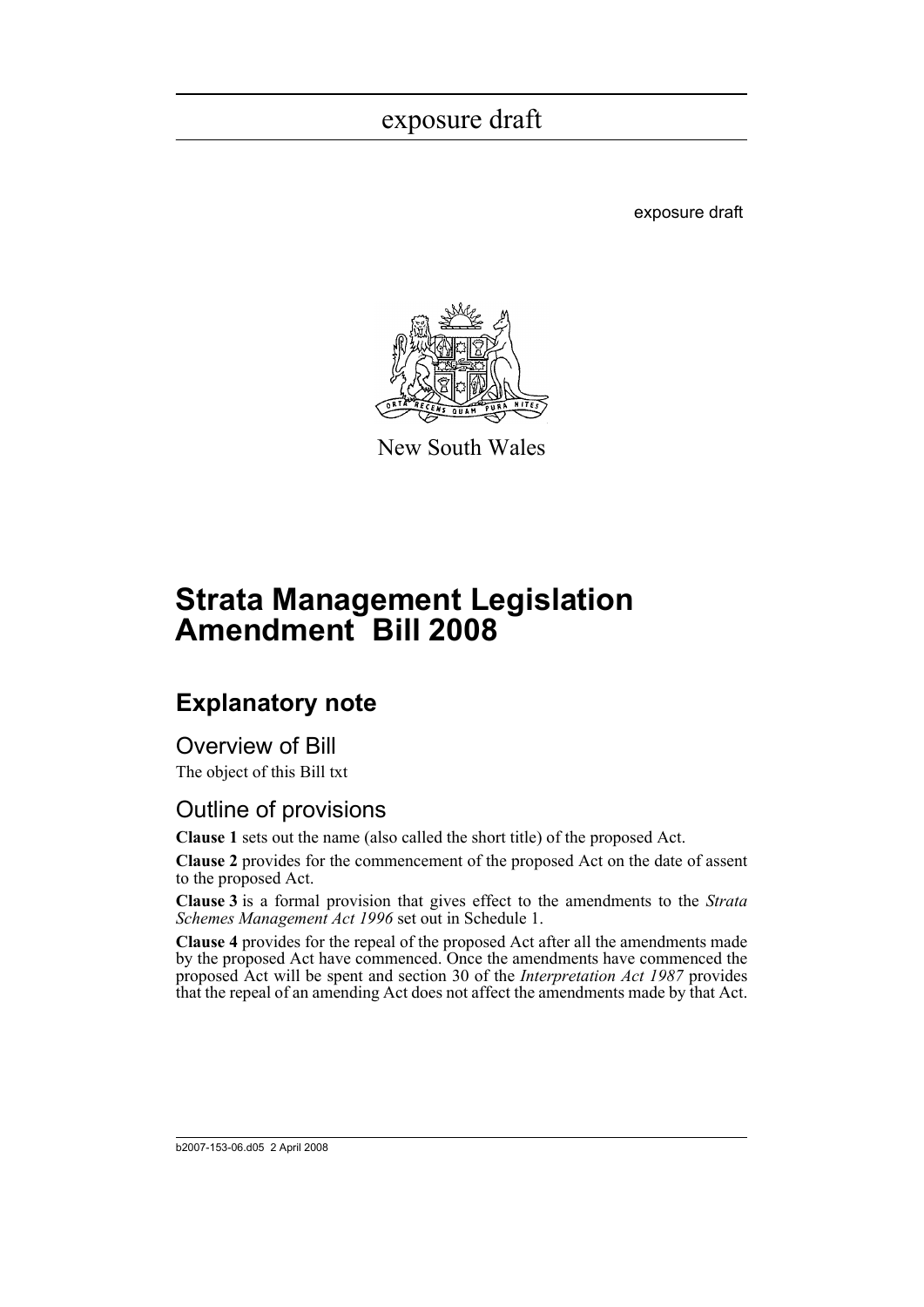Strata Management Legislation Amendment Bill 2008

Explanatory note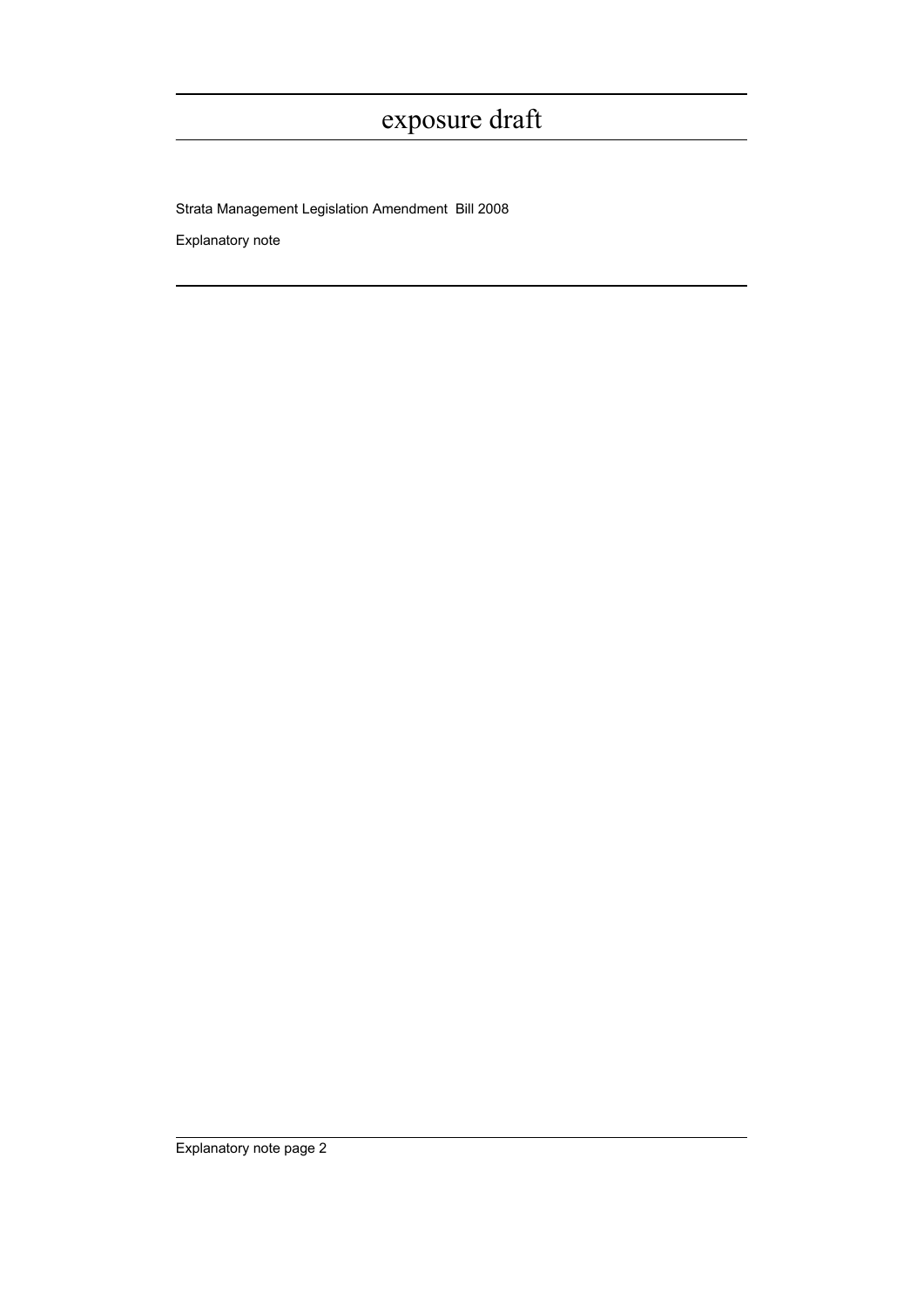

New South Wales

# **Strata Management Legislation Amendment Bill 2008**

## **Contents**

|            |                                                         | Page |
|------------|---------------------------------------------------------|------|
|            | Name of Act                                             |      |
|            | Commencement                                            | 2    |
|            | Amendment of Strata Schemes Management Act 1996 No 1382 |      |
|            | Amendment of Home Building Act 1989 No 147              |      |
| 5          | Repeal of Act                                           | 2.   |
| Schedule 1 | Amendment of Strata Schemes Management Act 1996         | 3    |
| Schedule 2 | Amendment of Home Building Act 1989                     | 8    |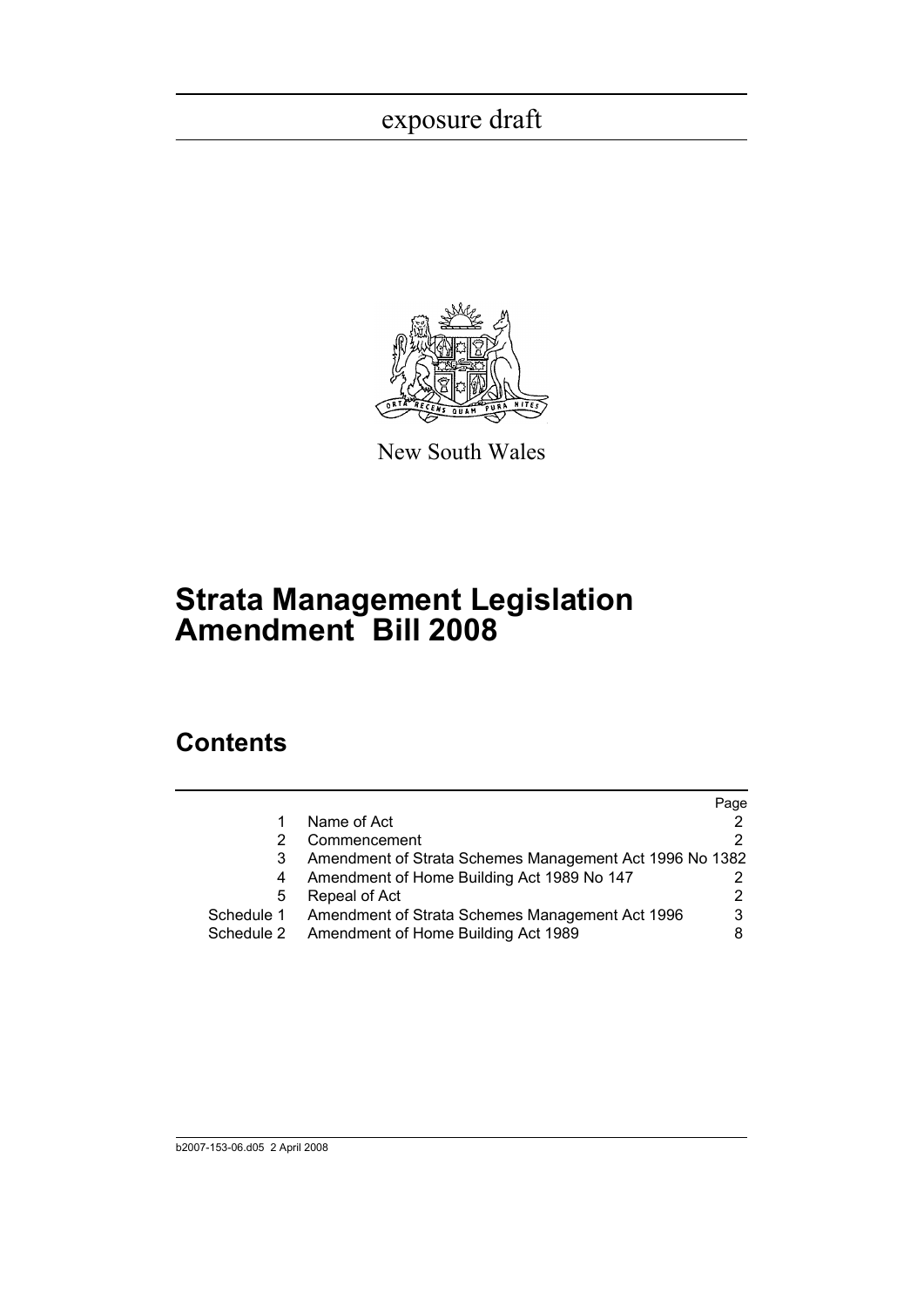Strata Management Legislation Amendment Bill 2008

Contents

Page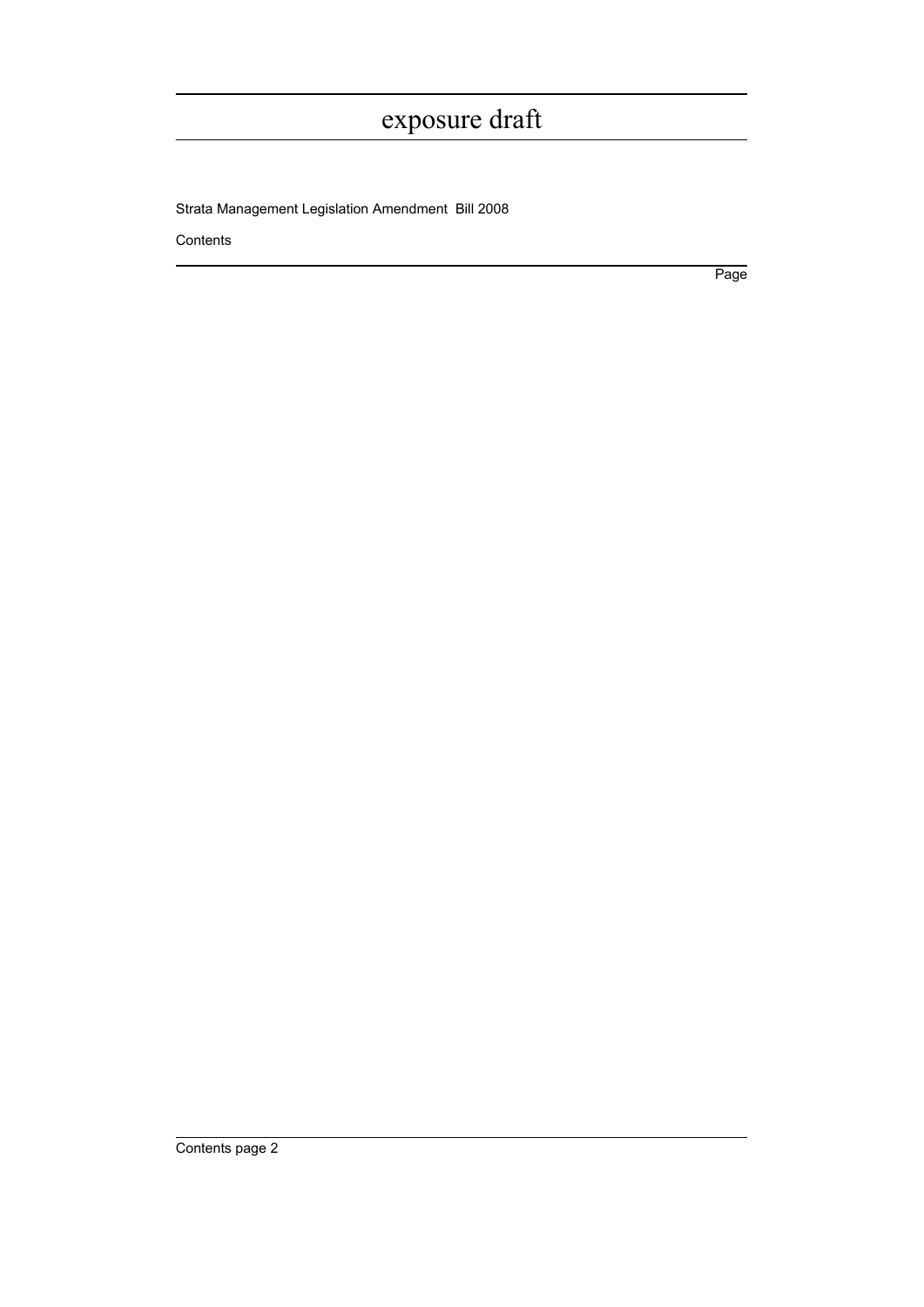

New South Wales

# **Strata Management Legislation Amendment Bill 2008**

No , 2008

### **A Bill for**

An Act to amend the *Strata Schemes Management Act 1996* and the *Home Building Act 1989* to provide further rights and protections for owners of lots who are not developers; and for other purposes.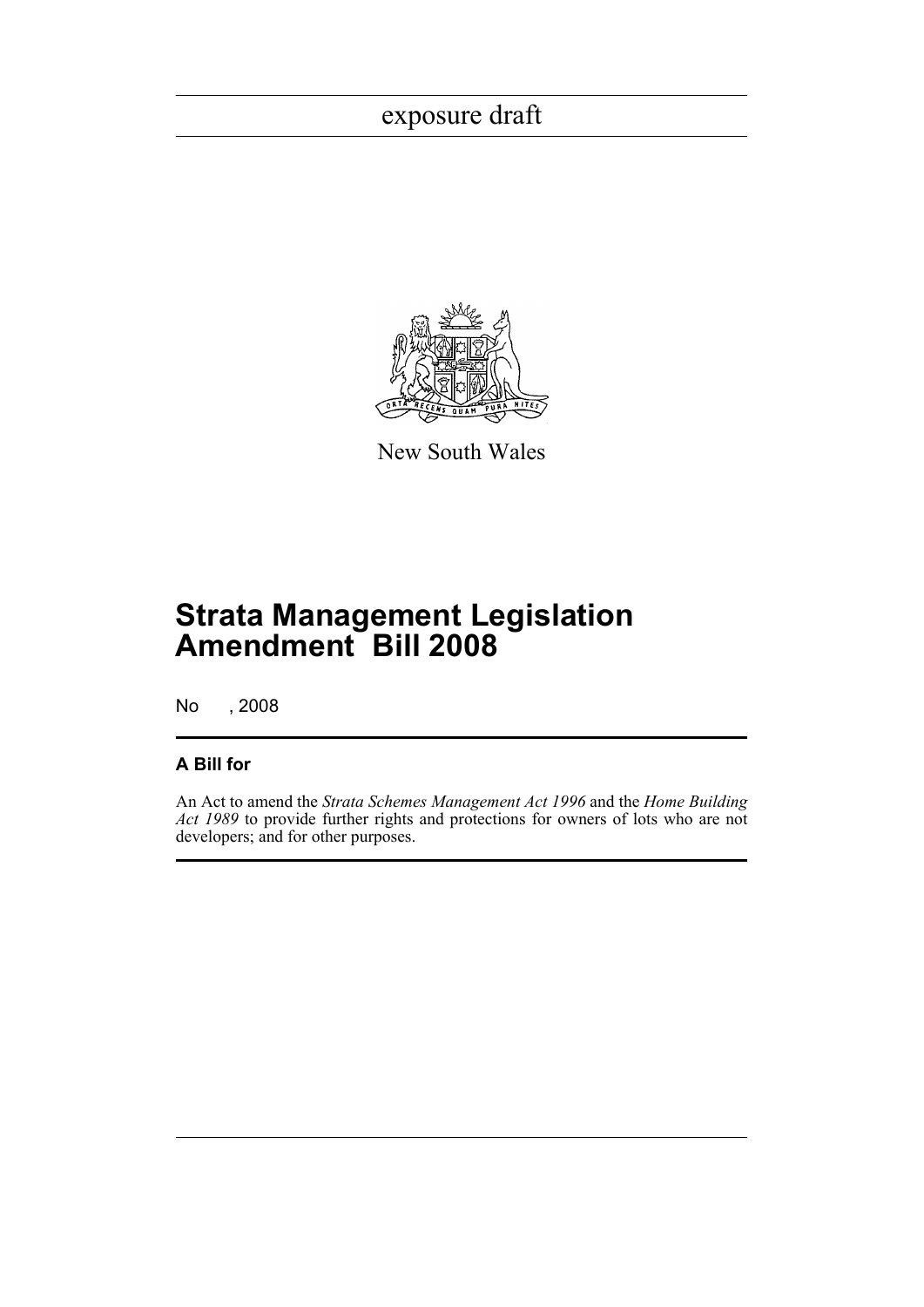Clause 1 Strata Management Legislation Amendment Bill 2008

#### <span id="page-5-0"></span>**The Legislature of New South Wales enacts:**

#### **1 Name of Act**

This Act is the *Strata Management Legislation Amendment Act 2008*.

### <span id="page-5-1"></span>**2 Commencement**

This Act commences on a day or days to be appointed by proclamation.

### <span id="page-5-2"></span>**3 Amendment of Strata Schemes Management Act 1996 No 138**

The *Strata Schemes Management Act 1996* is amended as set out in Schedule 1.

### <span id="page-5-3"></span>**4 Amendment of Home Building Act 1989 No 147**

The *Home Building Act 1989* is amended as set out in Schedule 2.

### <span id="page-5-4"></span>**5 Repeal of Act**

- (1) This Act is repealed on the day following the day on which all of the provisions of this Act have commenced.
- (2) The repeal of this Act does not, because of the operation of section 30 of the *Interpretation Act 1987*, affect any amendment made by this Act.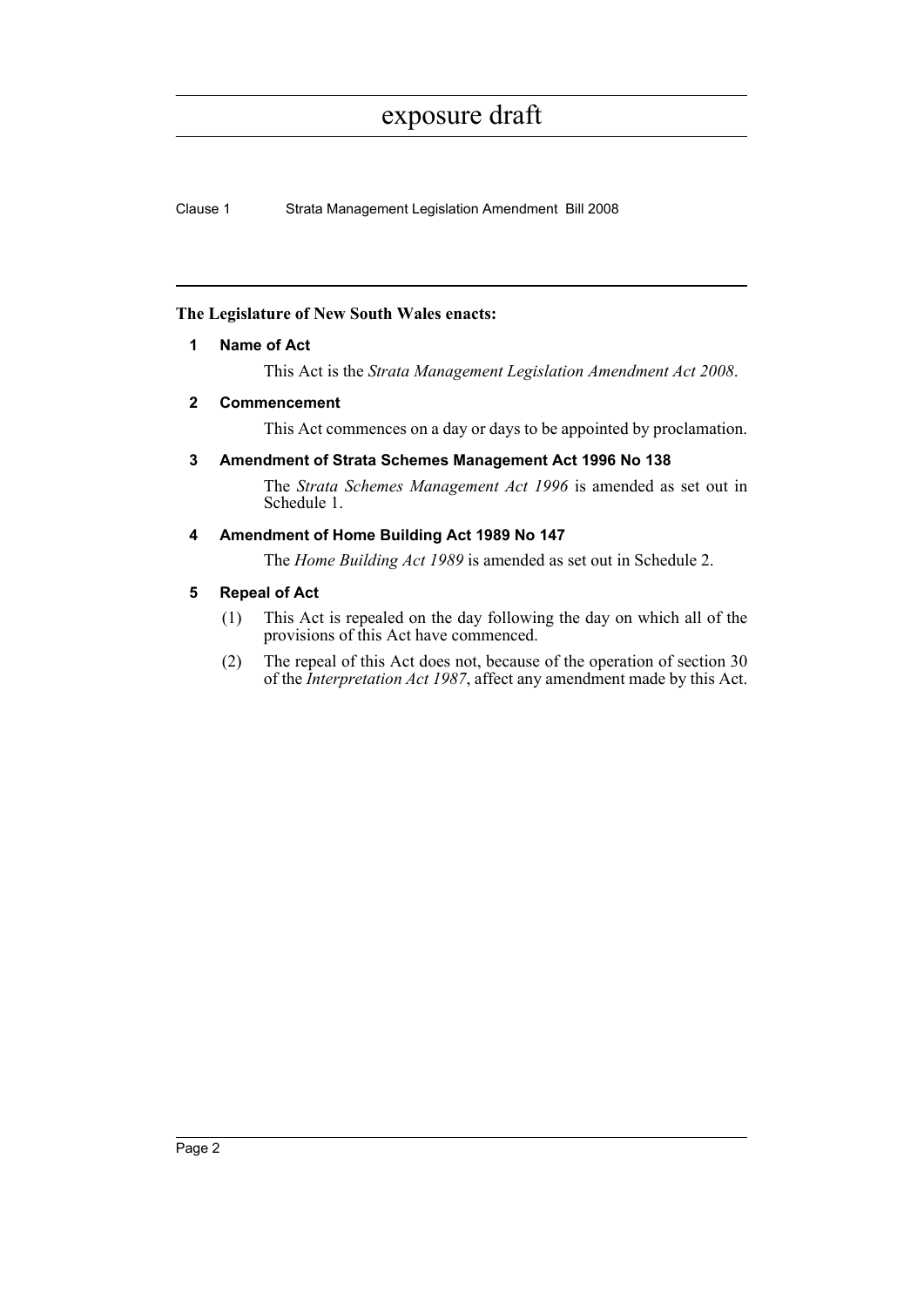Strata Management Legislation Amendment Bill 2008

Amendment of Strata Schemes Management Act 1996 Schedule 1

## <span id="page-6-0"></span>**Schedule 1 Amendment of Strata Schemes Management Act 1996**

(Section 3)

#### **[1] Section 40A Who is a caretaker?**

Insert after section 40A (3):

- (4) For the purposes of this Act, a person is taken to be a caretaker for a strata scheme if the person meets the description of a caretaker set out in this section, regardless of whether the title given to the person's position is caretaker, building manager, resident manager or some other title.
- **[2] Section 56 Certain by-laws relating to parking may be made during initial period**

Omit the section.

#### **[3] Schedule 2 Meetings and procedure of owners corporation**

Omit "may be exercised" from clause 10 (3).

Insert instead "may only be exercised".

#### **[4] Schedule 2, clause 11 (7AA) and (7AB)**

Insert after clause 11 (7):

- (7AA) An original owner or a person connected with the original owner may not be appointed as a proxy for another person, or cast a vote as a proxy for another person, pursuant to a term of a contract or other arrangement entered into by the other person.
- (7AB) Subclause (7AA) does not prevent a proxy being given by a person to another person connected with him or her, or a vote being cast pursuant to any such proxy.

#### **[5] Schedule 3 Constitution of executive committee of the owners corporation and meetings of the executive committee**

Insert after clause 3:

#### **3A Disclosure of certain interests by candidates for executive committee elections and acting members**

(1) A person who is connected with the original owner or caretaker of a strata scheme is not eligible to be elected as a member of an executive committee for the strata scheme unless: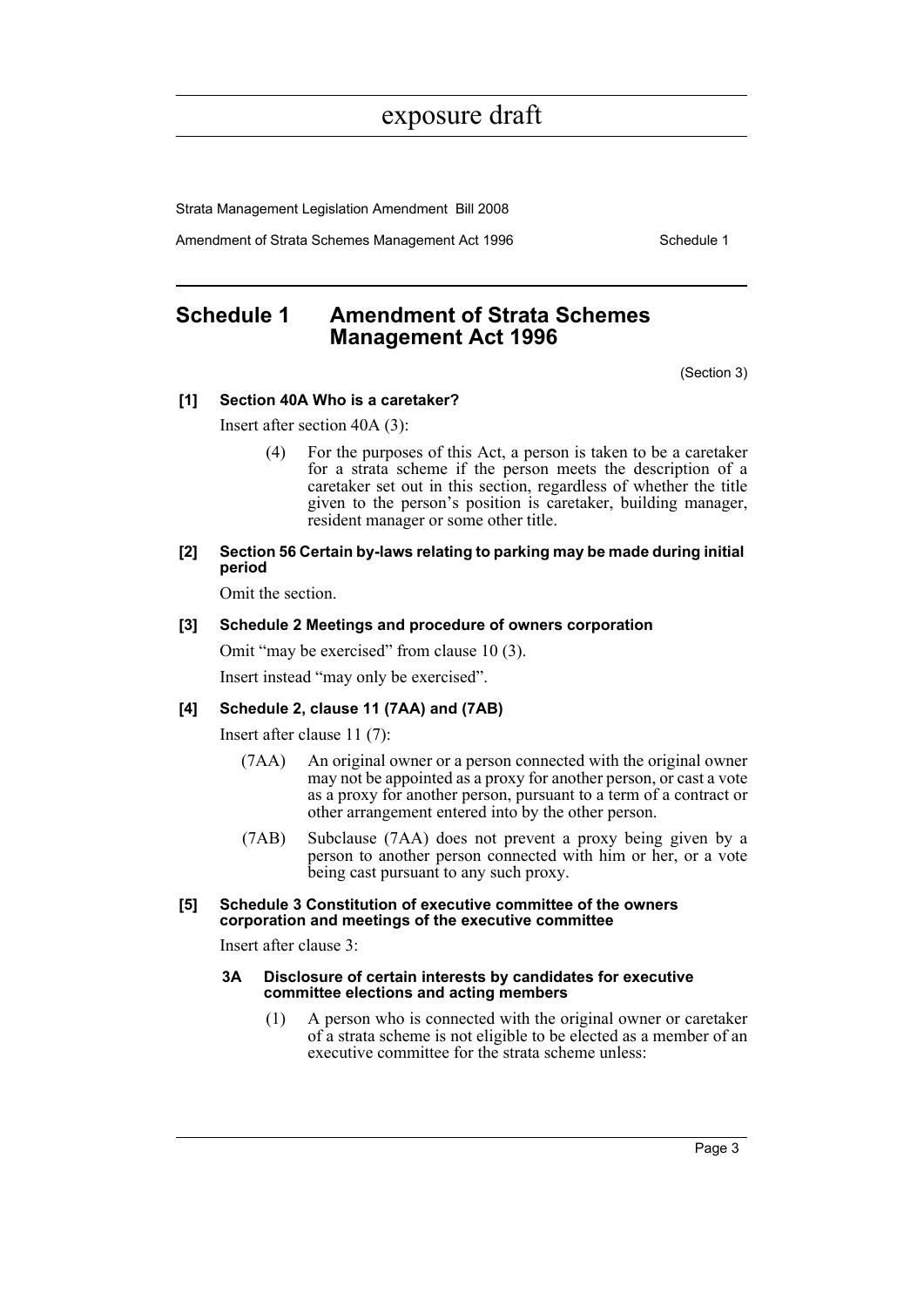Strata Management Legislation Amendment Bill 2008

- Schedule 1 Amendment of Strata Schemes Management Act 1996
	- (a) the person discloses the connection that the person has with the original owner or caretaker, and
	- (b) the disclosure is made at the meeting of the owners corporation at which the executive committee is to be elected and before the election is conducted.
	- (2) A person who is connected with the original owner or caretaker of a strata scheme is not eligible for appointment to act in the place of a member of the executive committee unless:
		- (a) the person discloses any connection that the person has with the original owner or caretaker, and
		- (b) the disclosure is made to the executive committee before the consent of the executive committee is given under clause 3.
	- (3) A person who becomes connected with the original owner or caretaker of a strata scheme after being appointed as, or to act in the place of, a member of the executive committee must disclose any connection that the person has with the original owner or caretaker to the secretary or, if the person is the secretary, to the chairperson. The disclosure must be made as soon as possible after the person becomes aware of the connection.
	- (4) The secretary or chairperson to whom a disclosure is made under subclause (3) must ensure that the disclosure is included on the agenda for the next general meeting of the owners corporation.

#### **[6] Schedule 3, clause 4 (4)**

Insert after clause 4 (3):

- (4) If a motion is proposed to determine that a person's office as a member of the executive committee should be vacated:
	- (a) the person is not entitled to vote on the motion, and
	- (b) the original owner or, where the original owner is a corporation, a company nominee of the corporation has one vote for each 3 lots in respect of which the original owner is entitled to vote (ignoring any fraction) unless the original owner is the owner of less than one-half of the lots, and
	- (c) the original owner or, where the original owner is a corporation, a company nominee of the corporation is not entitled to vote on the motion as a proxy for any person.

**Note.** A determination of an owners corporation that a person's office as member of the executive committee is vacated requires a special resolution which is defined as a resolution which is passed at a duly convened general meeting of an owners corporation and against which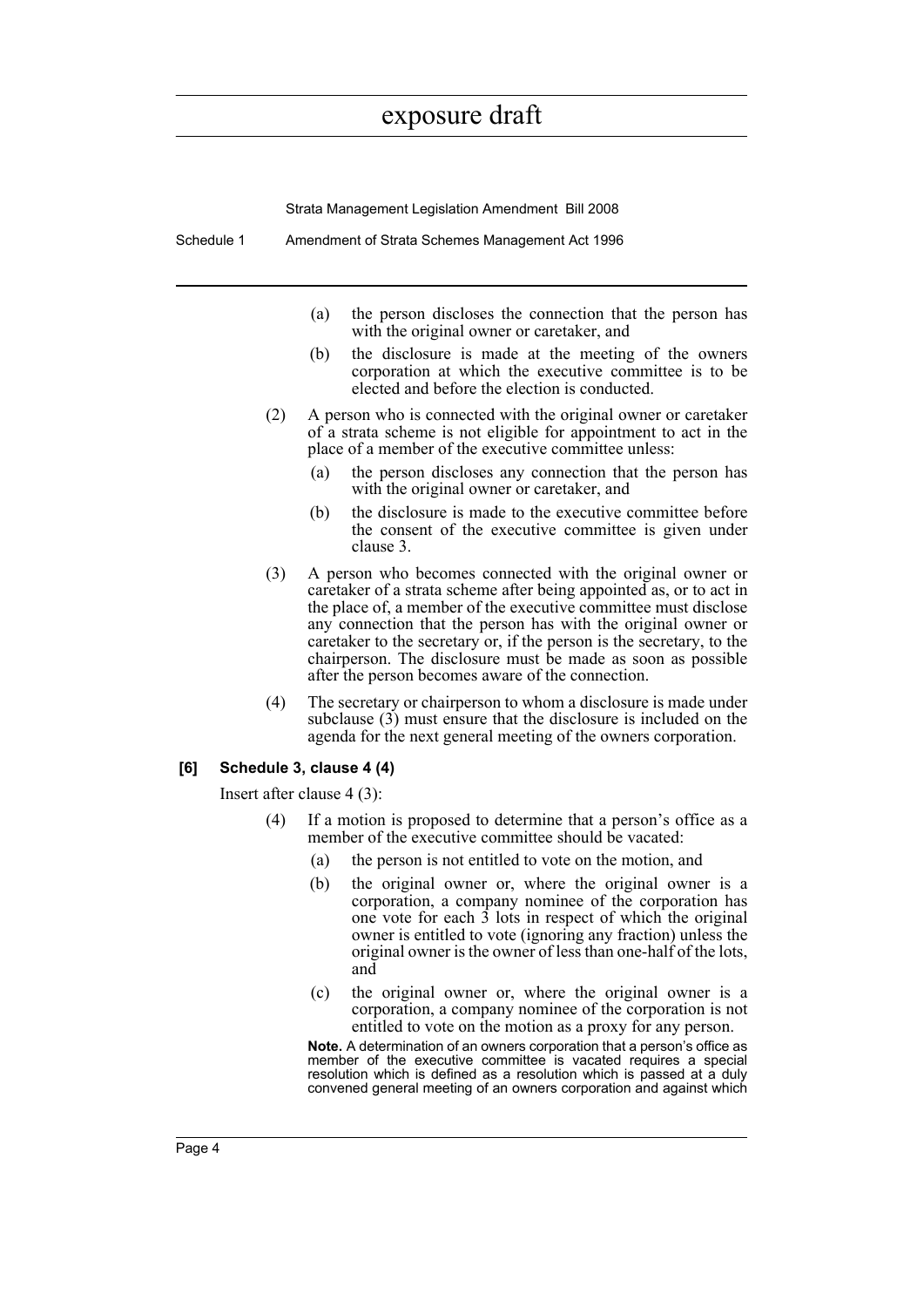Strata Management Legislation Amendment Bill 2008

Amendment of Strata Schemes Management Act 1996 Schedule 1

not more than one-quarter in value, ascertained in accordance with clause 18 (2) and (3) of Part 2 of Schedule 2, of votes is cast.

#### **[7] Schedule 4 Savings, transitional and other provisions**

Insert at the end of clause 1 (1):

*Strata Management Legislation Amendment Act 2008*

#### **[8] Schedule 4, Part 6**

Insert after Part 5 of Schedule 4:

### **Part 6 Provisions consequent on enactment of Strata Management Legislation Amendment Act 2008**

#### **23 Definition**

In this Part, *amending Act* means the *Strata Management Legislation Amendment Act 2008*.

#### **24 Effect of certain common property management agreements**

- (1) Any agreement that was in force immediately before the commencement of section 40A (4) that, if entered into after that commencement, would be a caretaker agreement is taken to be a caretaker agreement appointing a caretaker.
- (2) However:
	- (a) the caretaker is not required to be or have been entitled to exclusive possession of a lot or common property either while the agreement is in force or as a precondition to entering into the agreement, and
	- (b) section 40B (2) does not apply to such an agreement, and
	- (c) an application for an order under section 183A may not be made with respect to such an agreement on the ground that the period for which the agreement is in force is harsh, oppressive, unconscionable or unreasonable.

#### **25 Exclusive by-laws relating to parking**

- (1) The repeal of section 56 by the amending Act does not affect any by-law that was recorded by the Registrar-General before that repeal.
- (2) Section 56 as in force immediately before its repeal by the amending Act is taken to continue to apply to a proposed by-law for which written approval was given under that section before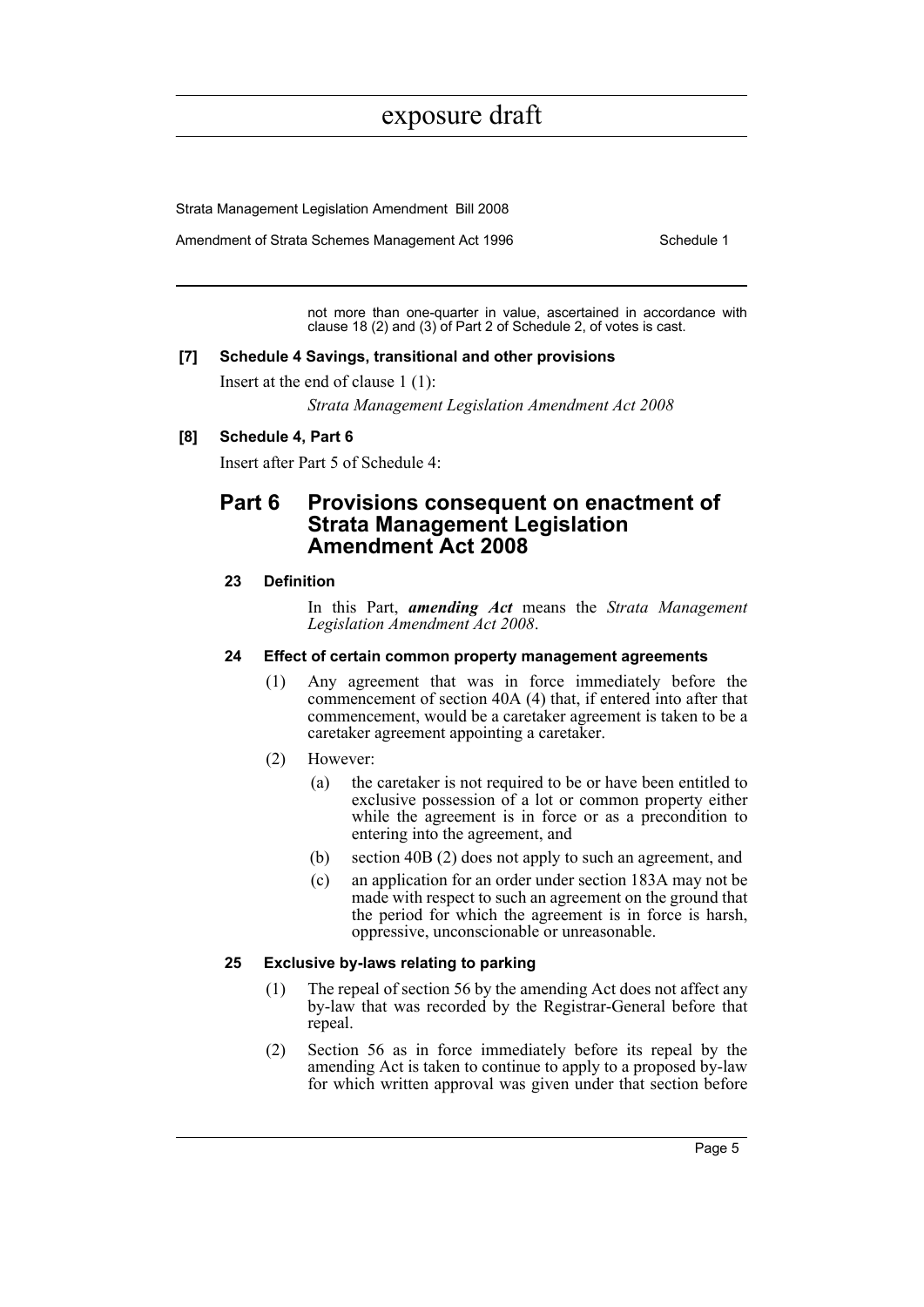Strata Management Legislation Amendment Bill 2008

Schedule 1 Amendment of Strata Schemes Management Act 1996

that repeal but that was not recorded by the Registrar-General before that repeal.

#### **26 Existing proxies**

- (1) An amendment made to this Act by the amending Act does not affect any proxy in force immediately before the commencement of the amendment.
- (2) However, subclause (1) operates only for the period for which the proxy has effect and does not apply to any renewal of the proxy or extension of its term.

### **[9] Dictionary**

Insert in alphabetical order in Part 1:

*caretaker* means a person described in section 40A as a caretaker.

### **[10] Dictionary, Part 2**

Insert after clause 6:

#### **7 References to a person connected with another person**

- (1) For the purposes of this Act, a person (the *principal person*) is connected with another person if the other person:
	- (a) is a relative (within the meaning of the *Local Government Act 1993*) of the principal person or, where the principal person is a corporation, is a relative of the holder of an executive position in the corporation, or
	- (b) is employed or engaged by the principal person or is a partner of the principal person, or
	- (c) where the principal person is a corporation, holds an executive position in the corporation, or
	- (d) is the employer of the principal person, or
	- (e) is employed or engaged by, or holds an executive position in, a corporation that also employs or engages the principal person or in which the principal person holds an executive position, or
	- (f) has any share in the capital of the business of the principal person or is entitled to receive any income or other benefit derived from that business, whether that entitlement arises at law or in equity or otherwise, or
	- (g) has any contractual arrangement with the principal person, or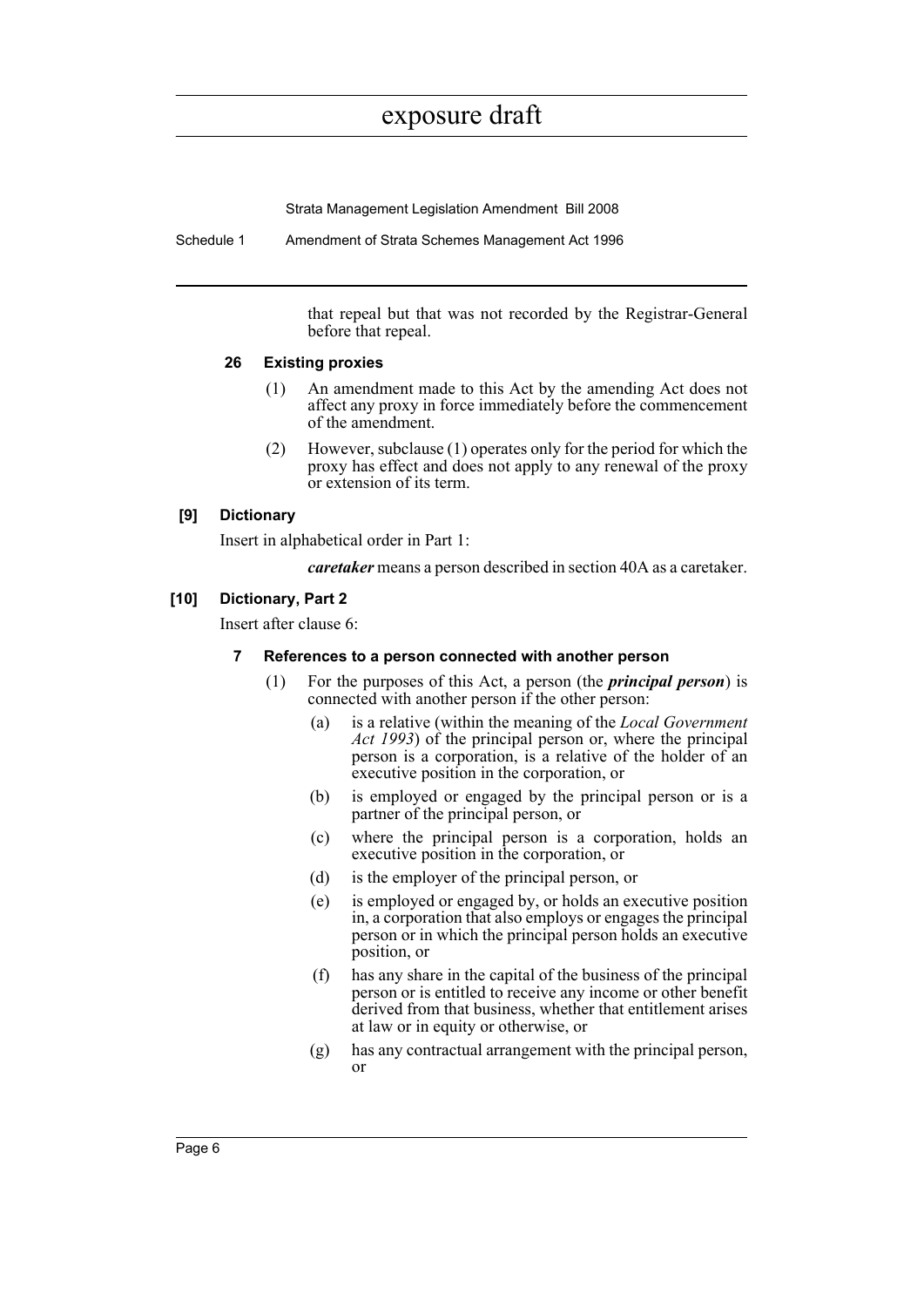Strata Management Legislation Amendment Bill 2008

Amendment of Strata Schemes Management Act 1996 Schedule 1

- (h) has any other connection or relationship with the principal person of a kind prescribed by the regulations.
- (2) However, the principal person is not connected with another person who is a member of an owners corporation, or the executive committee of an owners corporation, merely because of any dealing, contact or arrangement the other person has with the principal person in the other person's capacity as such a member.
- (3) In this section, *executive position* in a corporation means the position of director, manager or secretary of the corporation, or any other executive position of the corporation, however those positions are designated.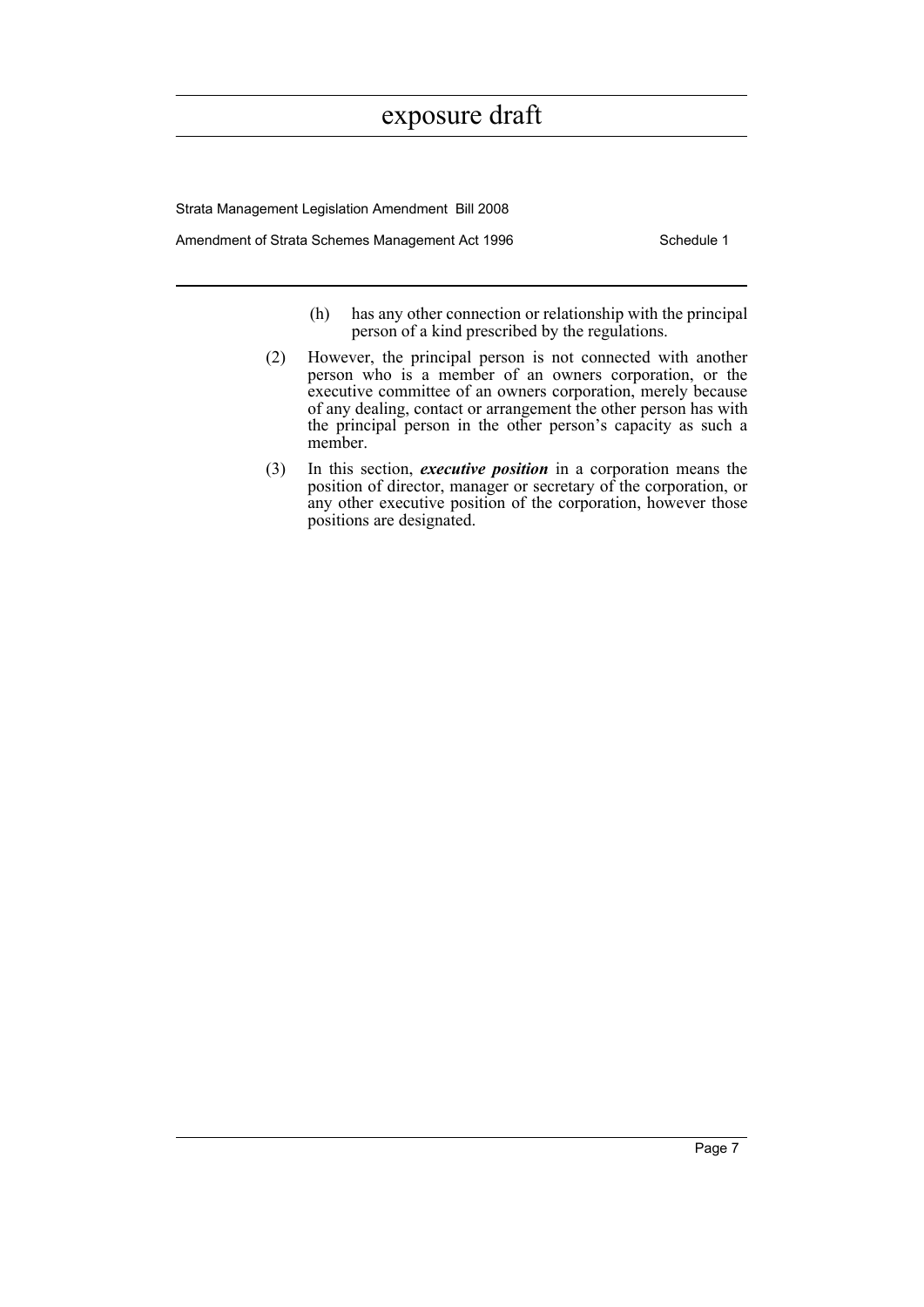Strata Management Legislation Amendment Bill 2008

Schedule 2 Amendment of Home Building Act 1989

## <span id="page-11-0"></span>**Schedule 2 Amendment of Home Building Act 1989**

(Section 4)

#### **[1] Section 48C Notification of building disputes**

Insert at the end of the section:

- (2) Without limiting subsection (1), a notification under that subsection may be made by:
	- (a) an owner of a lot in a strata scheme (within the meaning of the *Strata Schemes Management Act 1996*) about residential building work or specialist work relating to common property in the strata scheme, or
	- (b) a proprietor of a lot in a scheme (within the meaning of the *Community Land Management Act 1989*) about residential building work or specialist work relating to association property in the scheme.

#### **[2] Section 48D Investigation of dispute**

Insert after section 48D (2):

- (3) For the purposes of making an investigation in relation to common property in a strata scheme (within the meaning of the *Strata Schemes Management Act 1996*), an inspector may enter and inspect the common property at the request of the owner of a lot in the scheme concerned.
- (4) The owners corporation, any person who has exclusive use of the common property concerned and any caretaker or manager of the property are to provide such assistance as is reasonable to enable an inspection of that common property to be carried out by an inspector under this section.
- (5) For the purposes of making an investigation in relation to association property in a scheme (within the meaning of the *Community Land Management Act 1989*), an inspector may enter and inspect the association property at the request of the proprietor of a lot in the scheme concerned.
- (6) The relevant association that has the use of the association property concerned and, if the use of that association property has been restricted to a particular proprietor or proprietors, any such proprietor, and any caretaker or manager of the property are to provide such assistance as is reasonable to enable an inspection of that association property to be carried out by an inspector under this section.